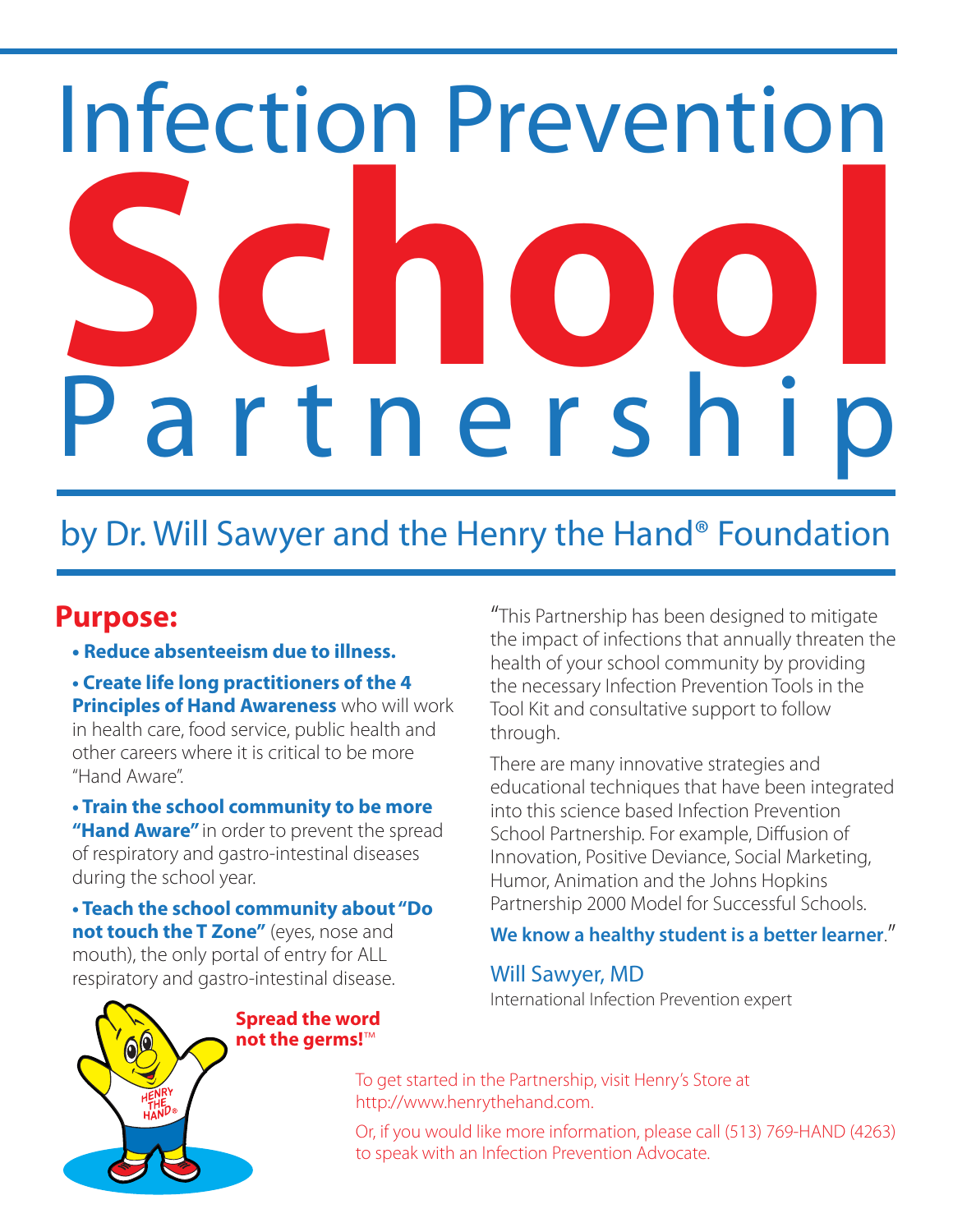# **Who**:

• The Infection Prevention School Partnership is a comprehensive program with consultative support between the Henry the Hand® Foundation and the school to ensure the best outcome. The Henry the Hand® Foundation is committed to decrease the spread of infectious diseases by educating and empowering individuals to protect themselves, their facility and communities by integrating the 4 Principles of Hand Awareness into their personal behavior. For more than 10 years, Dr. Will Sawyer and his team have been promoting true primary infection prevention techniques and strategies that are proven to reduce the spread of respiratory and gastro-intestinal diseases.

### • By working together, we can make a difference!

• This Partnership provides the curriculum guide, tools and coaching necessary to make it simple for anyone to teach the Hand Awareness program.

• This Partnership is self explanatory and is based upon the 4 Principles of Hand Awareness, which were endorsed by the AMA and the AAFP in 2001.

• The school will need to identify a "Champion" to oversee the implementation of the Partnership throughout the school or district.

# **Program can be demonstrated by:**

School Nurse

Teacher

Teacher's Aide

Educational Assistant

Wellness Committee Member

Parent

College Student

High School Student

Middle School Student

Health Care professional

Other Community Members

# **What:**

**This science based multi-media and multi-sensory behavior modification program will benefit the health of every** student and staff in the school.

This is not just a hand washing program. It is about Hand Awareness, which is defined as hand hygiene, respiratory etiquette, and cross contamination awareness.

When a school has completed one full year with the Partnership, they will be eligible to be Certified as an Infection Prevention School.

# **Criteria for the certification include:**

- Classroom presentation and demonstrations be done during scheduled weeks 3 times a year
- Maintenance of posting reinforcement tools (posters and static clings) throughout the school
- Competition in and between classrooms promoted at least 3 times per year
- Information sent home and shared with the families of the students
- If certified, agreement to be listed as a Certified Infection Prevention School in the media or our communications
- Presentations to parents, faculty and staff

A certified school will be able to promote to the community that they are taking the necessary steps to protect the learning environment of their school.

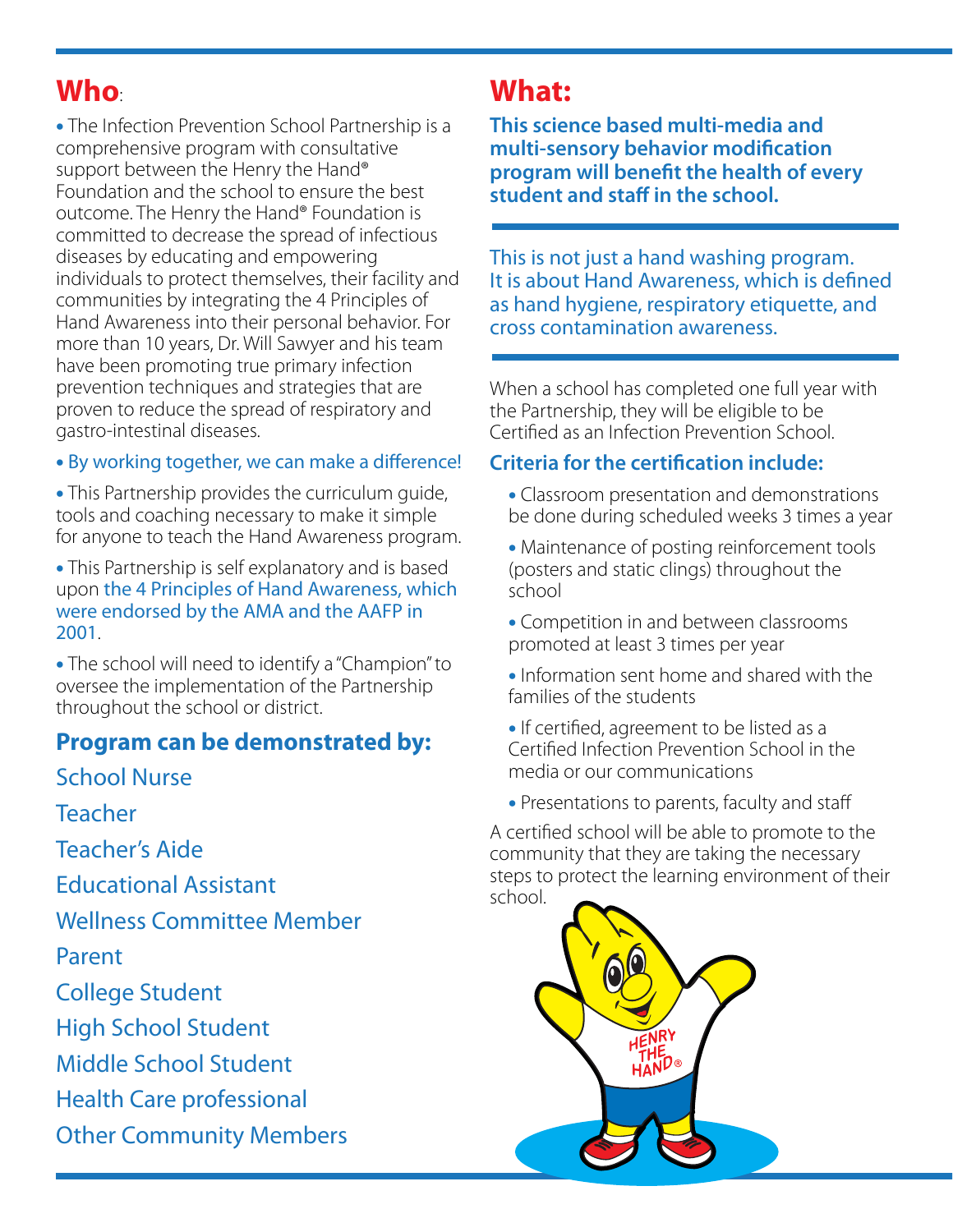# **Infection Prevention Tool Kit for School Partners**

This kit provides the tools needed to teach and start reinforcing the Hand Awareness program in a school of approximately 500 students.



The Infection Prevention Tool Kit utilizes Henry the Hand® as the change agent which makes teaching Hand Awareness (hand hygiene, respiratory etiquette and cross contamination) simple, fun and memorable.

Another attribute is its simplicity. A curriculum guide is included so **anyone can present** and demonstrate the Program.

The teaching demonstrations are completed within 15 to 30 minutes.

# **The Infection Prevention School Partnership includes:**

- Tool Kit with contents shown above
- 2 Refill Kits
- Monthly eNews emailed to the Champion
- Consulting Support

# **Contents:**

- 2000 (2.5") Champion Handwasher stickers
- 500 water soluble Tattoos
- 10 Handwashing Guide Static Cling Sink Reminders
- School Visit DVD (3.5 minute action packed teaching tool video)
- CD of Songs (Doin' the Handwash and Henry the Hand® Theme Song)
- Germ Potion (two 8 oz bottles)
- LED black light
- Respiratory Etiquette Atomizer (spray bottle)
- Henry the Hand Puppet
- Nail Brush
- Henry the Hand Foaming Soap (one 8 oz bottle)
- Activity Book
- 4 posters (Do Not Touch the T-Zone,
- 4 Principles, Germs on Your Hands and Handwashing Guide)
- Classroom Handwashing Chart
- School Year Infection Prevention Calendar
- Curriculum Guide to help you use these tools to most effectively teach and reinforce the Hand Awareness Program

• A letter to parents is included in the Tool Kit so they will be aware of the Infection Prevention Partnership and take part in reinforcing the 4 Principles of Hand Awareness at home.

• Any of the above printed items can be duplicated and distributed throughout the school for this Partnership.

# Remember:

a presentation, without demonstration, is merely a conversation